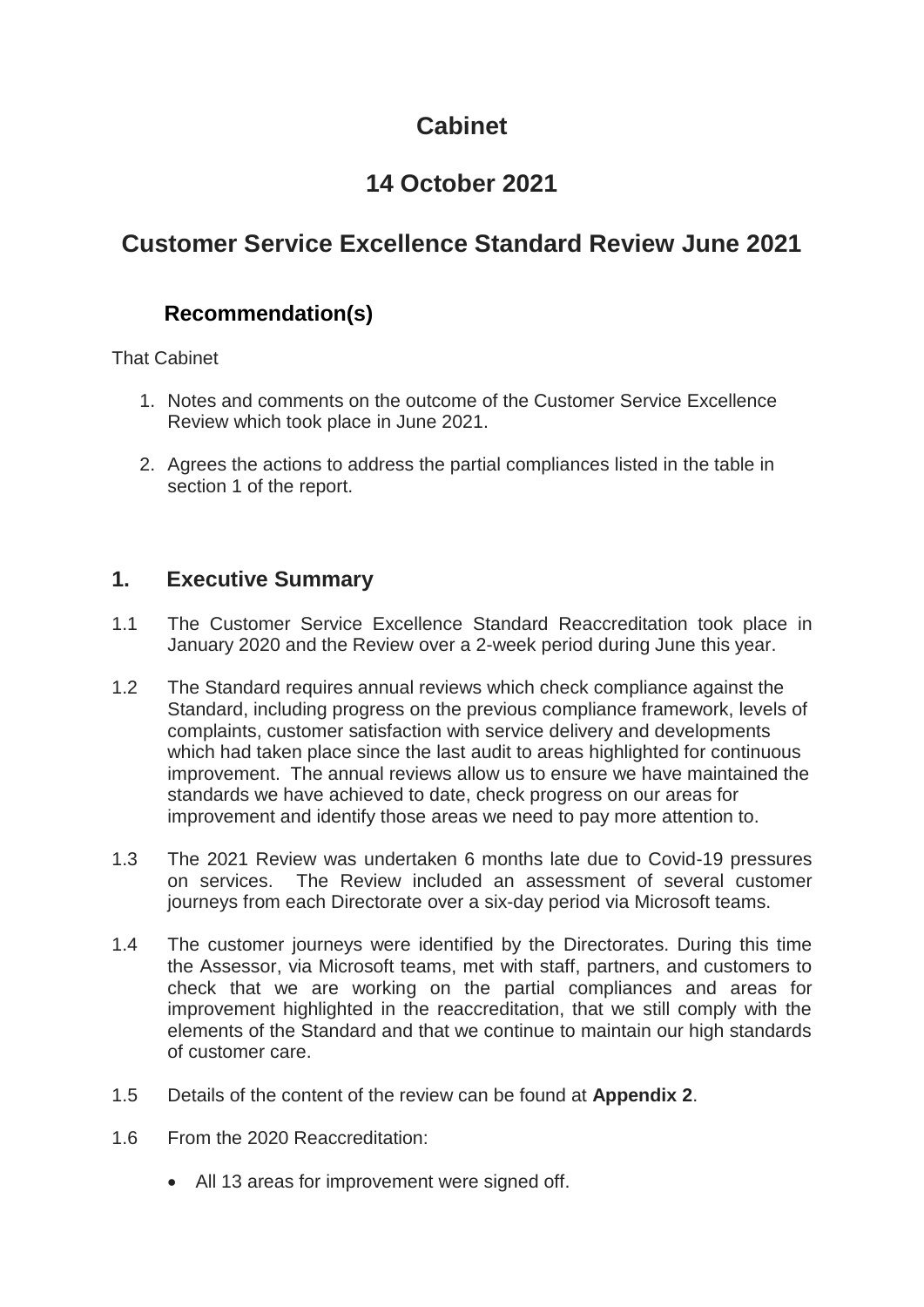• One of the 5 partial compliances was signed off - the outstanding 4 remain from this review and are detailed by the Assessor in the table below:

| <b>Ref</b> | <b>Element</b>                                                                                                | <b>Assessor's Comments</b>                                                                                                                                                                                                                                                                                                                                                                                                                                                                                                                                                                                     | <b>Recommended Responses</b>                                                                                                                                                                                                                                                                                                                                                                                                                                                                                                                                                                                                                                                                                                                                                                                                                                                                                                                                                                                                                                                                                                                                                                                                                                                                                                                                                                                                                                                                                                                                                                                                                                   |
|------------|---------------------------------------------------------------------------------------------------------------|----------------------------------------------------------------------------------------------------------------------------------------------------------------------------------------------------------------------------------------------------------------------------------------------------------------------------------------------------------------------------------------------------------------------------------------------------------------------------------------------------------------------------------------------------------------------------------------------------------------|----------------------------------------------------------------------------------------------------------------------------------------------------------------------------------------------------------------------------------------------------------------------------------------------------------------------------------------------------------------------------------------------------------------------------------------------------------------------------------------------------------------------------------------------------------------------------------------------------------------------------------------------------------------------------------------------------------------------------------------------------------------------------------------------------------------------------------------------------------------------------------------------------------------------------------------------------------------------------------------------------------------------------------------------------------------------------------------------------------------------------------------------------------------------------------------------------------------------------------------------------------------------------------------------------------------------------------------------------------------------------------------------------------------------------------------------------------------------------------------------------------------------------------------------------------------------------------------------------------------------------------------------------------------|
| 1.3.4      | We set challenging and<br>stretching targets for<br>customer satisfaction<br>and our levels are<br>improving. | Although there are some areas<br>where you can evidence improved<br>satisfaction this is not yet<br>consistent. There is a requirement<br>for metrics to be established for<br>customer satisfaction/positive<br>customer experience. There is a<br>commitment to look at customer<br>satisfaction and failure demand as<br>part of the implementation of the<br><b>Customer Experience Strategy and</b><br>review metrics and analyse<br>outcomes within the Customer<br>Service Centre and wider. This is to<br>remain as a Partial Compliance as<br>the comments have not yet been<br>completely addressed. | The Council has initiated a Customer<br>Experience Programme (CEP), complete<br>with Programme Manager who started in<br>post in May 2021, and a programme<br>Board whose remit is to oversee all the<br>Council's priority customer experience<br>projects. In addition, the board is<br>designing a set of Customer Experience<br>Standards, Principles, success criteria<br>and measurements for adoption by the<br>council for services within the Customer<br>Experience Programme.<br>The Customer Experience Strategy has<br>been in place for over a year now, and<br>there has been progress made on its<br>accompanying action plan which was<br>reported to the Resources and Fire &<br><b>Rescue Overview &amp; Scrutiny Committee</b><br>in March 2021. The Strategy and its<br>action plan are being led by the<br><b>Business &amp; Customer Services Team</b><br>and work is being undertaken to ensure<br>that both the Strategy and the<br>Programme work together to achieve the<br>same outcomes for the customer.<br>The CEP will engage with the refresh of<br>the Corporate Performance Framework<br>taking place this year to ensure that<br>measures relating to customer<br>experience are meaningful.<br>Customer, digital and data have been<br>bought together as a single programme,<br>so that customer experience drives<br>digital, and is informed by robust data.<br>An example of this new approach is a<br>review of the schools admissions system<br>(2 of the priority projects sitting within the<br>CEP) which will be a pathfinder for the<br>wider programme by identifying failure<br>demand and designing it out. |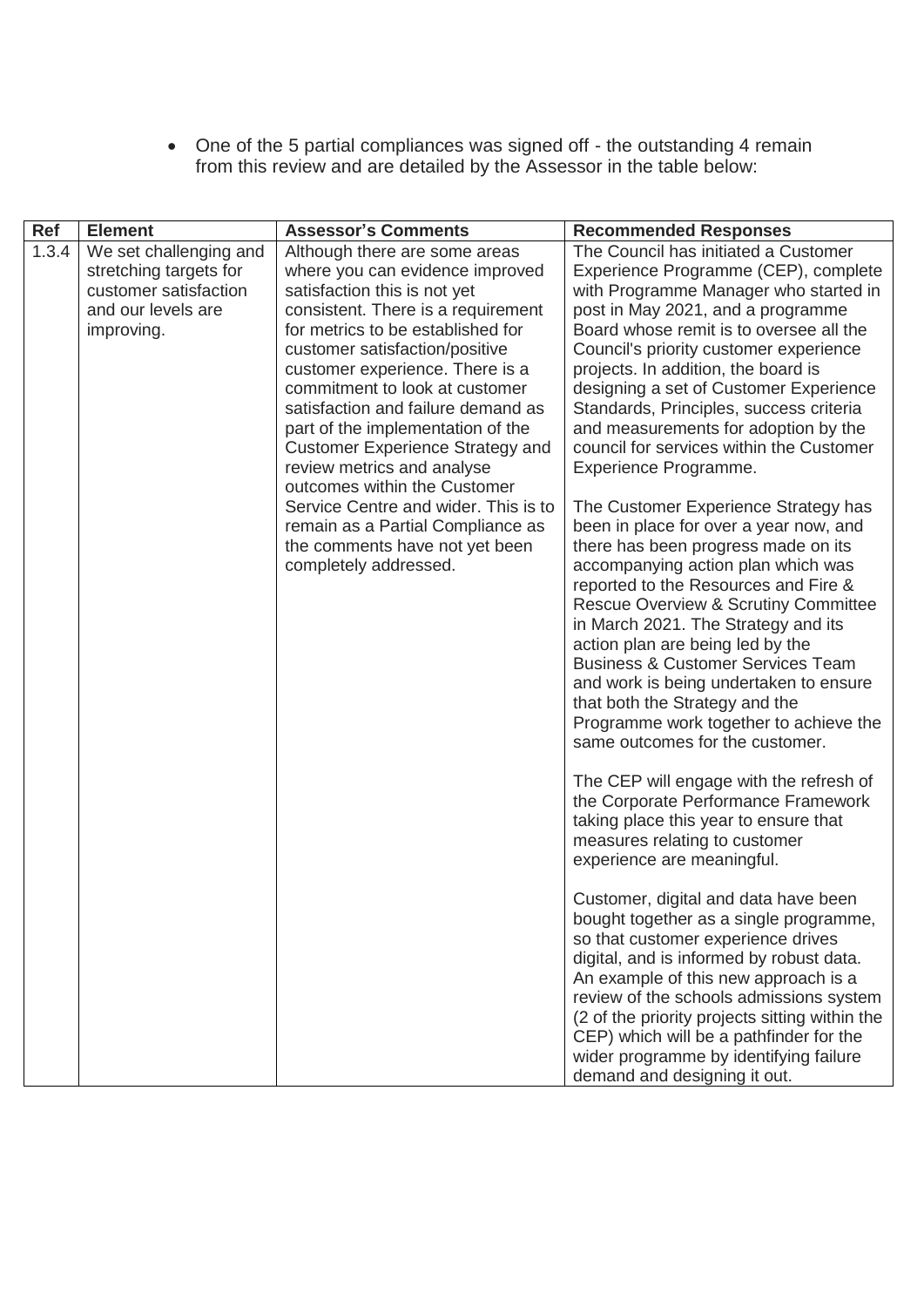| <b>Ref</b> | <b>Element</b>                                                                                                                                                                                                | <b>Assessor's Comments</b>                                                                                                                                                                                                                                                                                                                                                                                                                                                                                                                                                                                                                                                                                       | <b>Recommended Responses</b>                                                                                                                                                                                                                                                                                                                                                                                                                                                                                                                                                                |
|------------|---------------------------------------------------------------------------------------------------------------------------------------------------------------------------------------------------------------|------------------------------------------------------------------------------------------------------------------------------------------------------------------------------------------------------------------------------------------------------------------------------------------------------------------------------------------------------------------------------------------------------------------------------------------------------------------------------------------------------------------------------------------------------------------------------------------------------------------------------------------------------------------------------------------------------------------|---------------------------------------------------------------------------------------------------------------------------------------------------------------------------------------------------------------------------------------------------------------------------------------------------------------------------------------------------------------------------------------------------------------------------------------------------------------------------------------------------------------------------------------------------------------------------------------------|
| 3.3.2      | We evaluate how<br>customers interact with<br>the organisation<br>through access<br>channels and we use<br>this information to<br>identify possible service<br>improvements and offer<br>better choices.      | Looking at the key point of access<br>point – the website - an issue on<br>feedback was identified. The most<br>prominent feedback request point is<br>the 'Was This Information Useful'<br>button. This is intended to capture<br>feedback about the web page only,<br>but this was not clear to customers.<br>You have started to look at data<br>and better understand this issue<br>and found that just under 50% of<br>responses $-1,947$ contained<br>comments and of these 1,205 did<br>not relate specifically to the user<br>experience provided by the website                                                                                                                                         | <b>Response provided in 2020</b><br>Currently, comments are received via<br>the 'Was this information useful? option<br>at the bottom of every page which are<br>checked weekly. We propose increasing<br>this to a daily task, with focus on<br>identifying comments that constitute<br>enquiries.<br>Response 2021<br>A process has been developed and<br>agreed to ensure that all customer<br>feedback via this button is being<br>monitored and actioned by the<br>appropriate team. The detail of this<br>process will be provided as evidence to<br>the Assessor at the 2022 review. |
|            |                                                                                                                                                                                                               | or the information contained on that<br>page but focused on the service<br>offered and included some specific<br>requests.                                                                                                                                                                                                                                                                                                                                                                                                                                                                                                                                                                                       |                                                                                                                                                                                                                                                                                                                                                                                                                                                                                                                                                                                             |
|            |                                                                                                                                                                                                               | Due to the competing priorities<br>during the pandemic a process has<br>not yet been established to ensure<br>comments and feedback received<br>are reviewed/triaged in a timely<br>manner and comments passed to<br>relevant service areas for action. In<br>addition, there is an area you may<br>wish to consider for improvement<br>alongside this - Although you do<br>evaluate the way customers<br>interact with your services, some<br>services set up during the<br>pandemic may have this<br>evaluation. (e.g., not all calls are<br>recorded.) You may wish to<br>consider reviewing this. This is to<br>remain as a Partial Compliance as<br>the comments have not yet been<br>completely addressed. |                                                                                                                                                                                                                                                                                                                                                                                                                                                                                                                                                                                             |
| 5.1.1      | We set appropriate and<br>measurable standards<br>for the timeliness of<br>response for all forms<br>of customer contact<br>including phone calls,<br>letters, e-<br>communications, and<br>personal callers. | As some customer contacts into the<br>website are going to the wrong<br>place and customers are having to<br>chase responses as the process<br>mentioned in 3.3.2 above has not<br>been established. This remains a<br><b>Partial Compliance</b>                                                                                                                                                                                                                                                                                                                                                                                                                                                                 | This is associated with the element and<br>response above and will be covered by<br>the actions described above.                                                                                                                                                                                                                                                                                                                                                                                                                                                                            |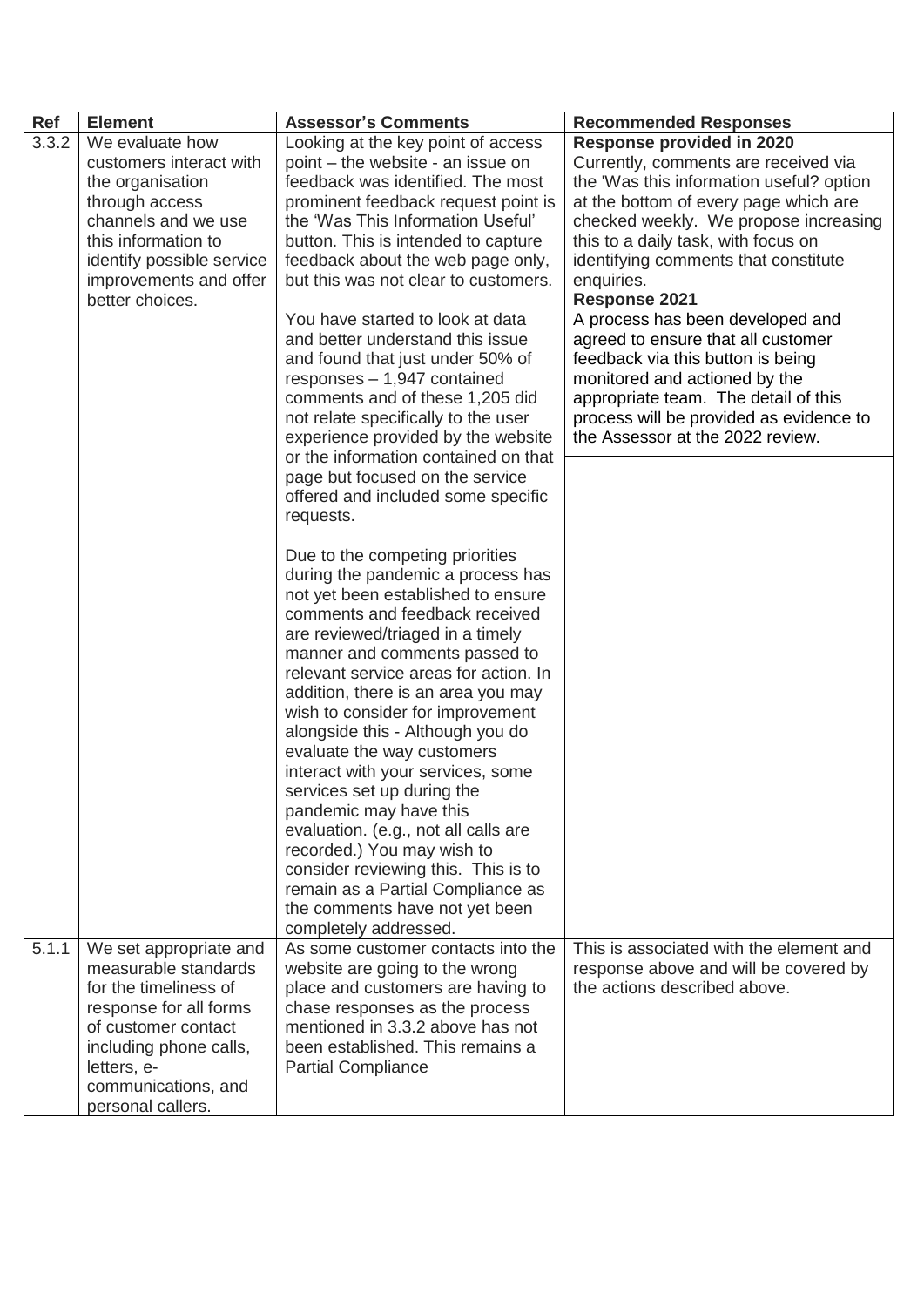| <b>Ref</b> | <b>Element</b>          | <b>Assessor's Comments</b>           | <b>Recommended Responses</b>                |
|------------|-------------------------|--------------------------------------|---------------------------------------------|
| 5.2.3      | We promptly share       | There has been good progress         | <b>Response provided in 2020</b>            |
|            | customer information    | against this element since the       | During the last consultation/engagement     |
|            | with colleagues and     | previous assessment. There is        | exercise WFRS worked with the library       |
|            | partners within our     | more evidence of teams sharing       | network to promote and communicate          |
|            | organisation whenever   | information. These cross-team        | the consultation details. It is planned     |
|            | appropriate and can     | approaches are increasing, and the   | that WFRS will consider ways to utilise     |
|            | demonstrate how this    | 'silo' effect is lessening due to an | the mobile libraries as an information link |
|            | has reduced             | increased awareness of what other    | for its prevention activities.              |
|            | unnecessary contact for | teams do. In part this has come      | <b>Response 2022</b>                        |
|            | customers.              | about due to the laudable way all    | We will continue to build on the work       |
|            |                         | teams have pulled together in the    | carried out during 2020 and improve the     |
|            |                         | response to Covid19. As it is still  | way we share customer information           |
|            |                         | work in progress to establish this   | internally. One project which should        |
|            |                         | culture in all areas this remains a  | impact this significantly is the new CRM    |
|            |                         | <b>Partial Compliance</b>            | system. It is planned that access to        |
|            |                         |                                      | customer information will be enhanced       |
|            |                         |                                      | across the organisation when this is        |
|            |                         |                                      | implemented. The timetable for this         |
|            |                         |                                      | project is approximately 12-18 months.      |

### **2. Financial Implications**

- 2.1 The costs are included in the council budget with an annual budget of £6,934.
- **3. Environmental Implications** None.

## **4. Supporting Information**

4.1 Outcome of the Review

The Assessor recommended the continued award of the Customer Service Excellence Standard and this recommendation was ratified in July.

- 4.2 The review identified:
	- 4 elements at compliance plus (Appendix 4)
	- 25 areas of good practice (Appendix 4)
	- 4 elements at partial compliance (detailed above)
	- 5 areas for improvement (Appendix 3)
- 4.3 The Assessor's full report can be found at **Appendix 1.**
- 4.4 The ongoing Customer Service Excellence standard accreditation will be considered as part of the customer experience programme's wider work on implementation of the Customer Experience strategy.
- 4.5 The Assessor highlighted areas for improvement which are listed in **Appendix 3.** Responses have been provided to these and where appropriate actions have been recommended in the appendix.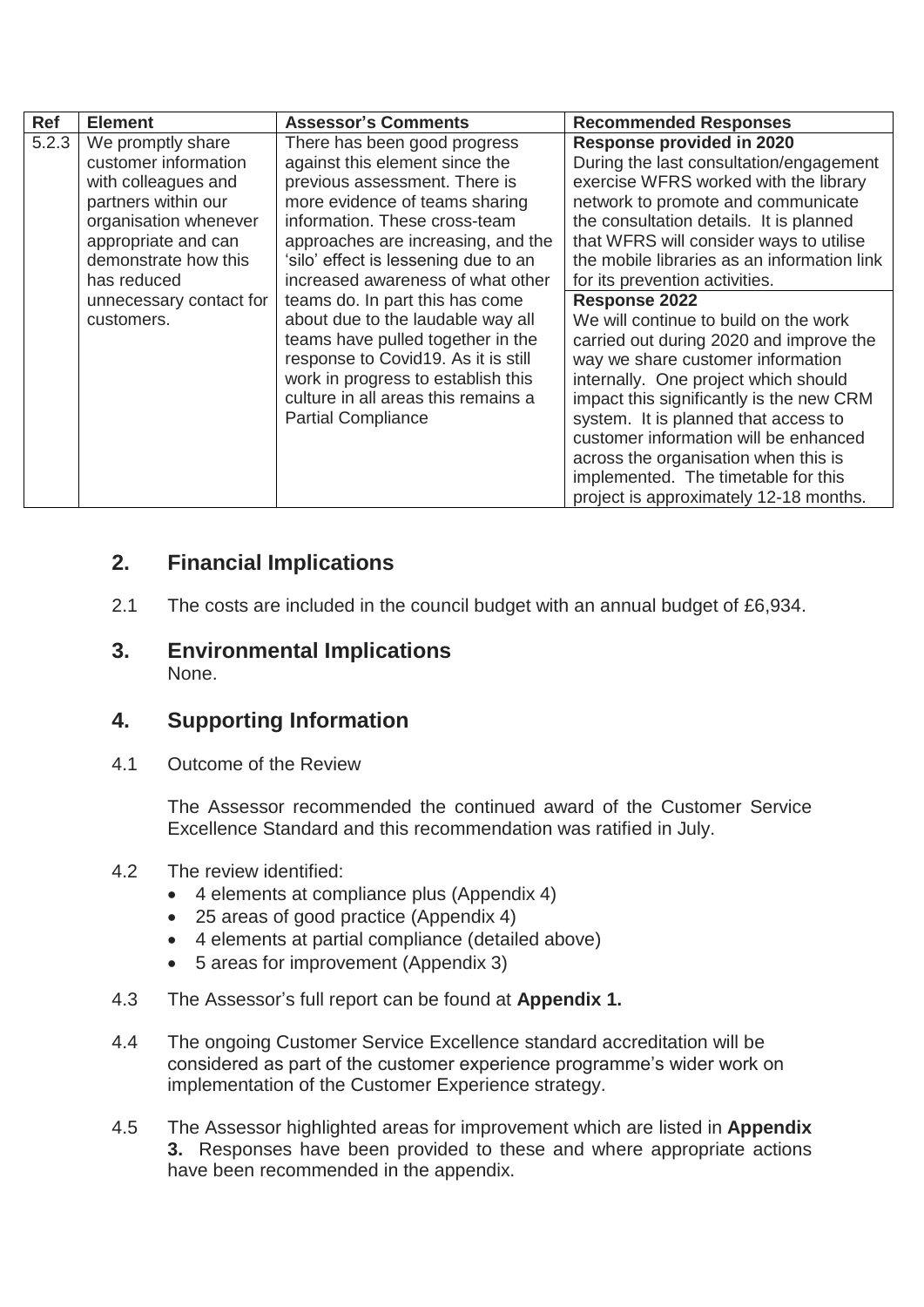4.6 Four elements at compliance plus and 25 areas of good practice were highlighted as a result of this review. Details can be found in **Appendix 4**.

### **5. Timescales associated with the decision and next steps**

5.1 Actions recommended for the partial compliances to be completed by January 2022 prior to the Review.

#### **Appendices**

**Appendix 1** – Customer Service Excellence Standard Assessor's full report **Appendix 2** – Details of content of the review

**Appendix 3** – The Assessor's highlighted areas for improvement with recommended actions where appropriate.

**Appendix 4** – The Assessor's highlighted compliance plus and areas of good practice

#### **Background Papers**

None

#### **Supporting Information**

The following link provides general information about the standard and detail of the elements within the standard -

https://www.customerserviceexcellence.uk.com/about-the-standard/customerservice-excellence-standard/

|                           | <b>Name</b>                                          | <b>Contact Information</b>       |
|---------------------------|------------------------------------------------------|----------------------------------|
| <b>Report Author</b>      | <b>Maureen Oakes</b>                                 | maureenoakes@warwickshire.gov.uk |
| <b>Assistant Director</b> | <b>Sarah Stear</b>                                   | sarahstear@warwickshire.gov.uk   |
| <b>Strategic Director</b> | <b>Strategic Director for</b><br><b>Resources</b>    | robpowell@warwickshire.gov.uk    |
| Portofilio Holder         | Portfolio Holder for<br>Customer &<br>Transformation | andyjenns@warwickshire.gov.uk    |

The report was circulated to the following members prior to publication:

Local Member(s): Not applicable

Other members: Isobel Seccombe Peter Butlin Adrian Warwick Parminder Singh Birdi Sarah Boad Caroline Phillips Will Roberts